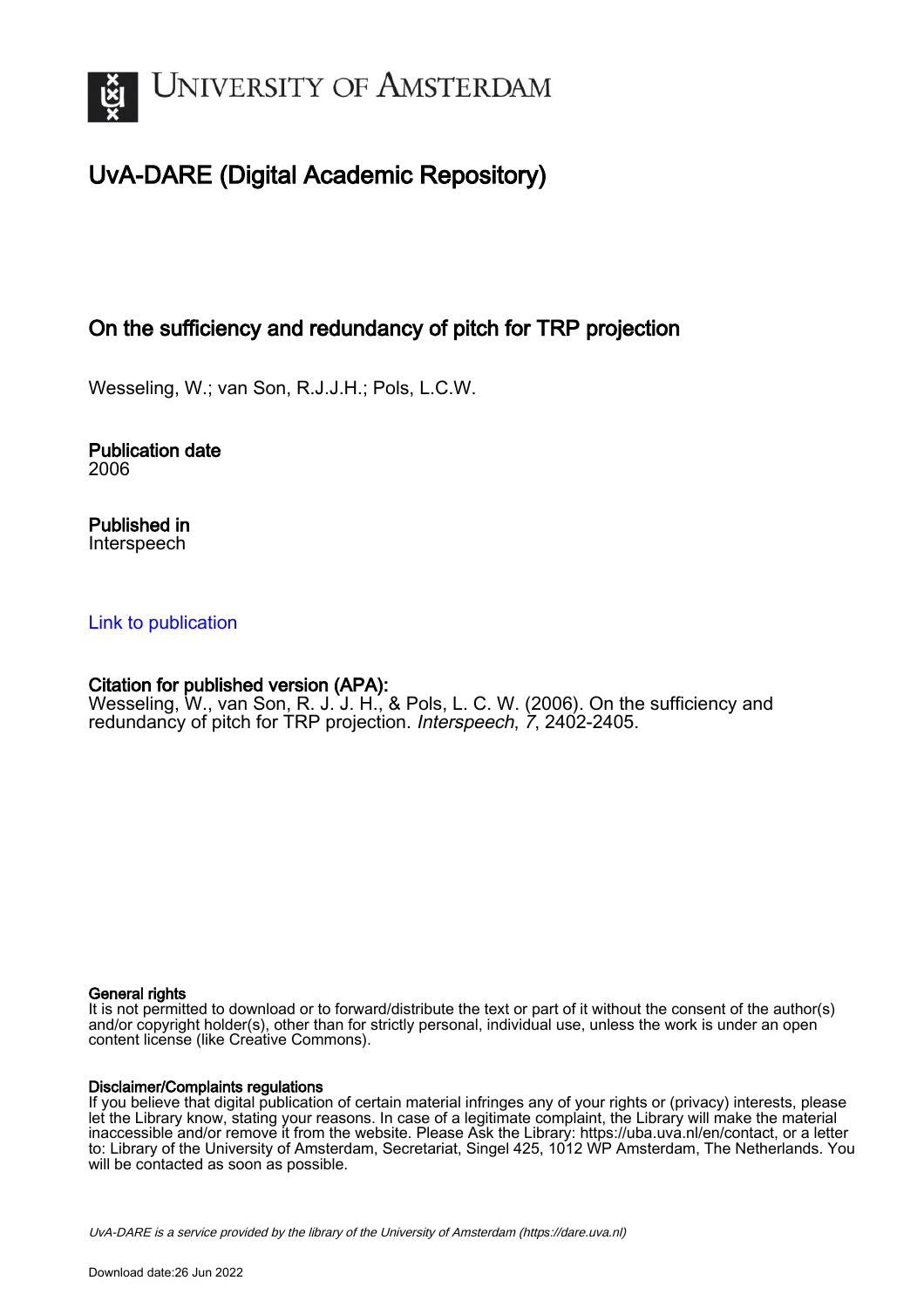## On the Sufficiency and Redundancy of Pitch for TRP Projection

*Wieneke Wesseling, R.J.J.H. van Son, and Louis C.W. Pols*

Chair of Phonetic Sciences/ACLC, Department of Linguistics, University of Amsterdam, The Netherlands

W.Wesseling@uva.nl

### Abstract

In two RT experiments, subjects were asked to respond with minimal responses to prerecorded dialogs and impoverished versions of these dialogs, containing either only intonation and pause information, *hummed* stimuli, or no periodic component at all, *whispered* stimuli. For the *hummed*, stimuli, response delays and, especially, variances were higher than the original recordings. Responses to mid-frequency pitch utterance-ends were significantly longer than responses to low pitch utterance-ends, suggesting that our subjects fell back to reacting to pauses when presented with *hummed* utterances ending in a mid-frequency tone. This suggests that, in contrast to low or high end-tones, intonation contours that end in a mid-frequency tone might not contain any useful information for predicting end-of-utterance TRPs. We conclude that just the intonation and pauses of a conversation contain sufficient information for projection of TRPs. However this information is measurably impoverished with respect to original to an extent that increases the "processing" time by 10%. No difference was found between *whispered* and *original* speech. This lack of any effect of removing all periodic sound components from the speech signal indicates that in natural speech the pitch signal itself might be redundant for predicting TRPs.

### 1. Introduction

In order to allow for smooth turn transitions in natural conversations, participants have to be able to predict the end of the previous speaker's turn [1]. Various information sources are known or suspected to help listeners in determining possible Transition Relevance Places (TRPs), like gaze direction, gestures, intonation, syntactic, and timing information (like speaking rate and pauses). Syntactic completion seems to be the main factor in the turn-taking mechanism. Caspers [2] found that boundary-tones tend to support the grammatical structure. Where pauses coincide with a TRP, *low* or *high* tones are used, where pauses *do not* coincide with syntactic completion, turn-incompleteness is signaled by *mid-register* tones. Wesseling and Van Son [3] also found boundary tones to help TRP projection.

The present study is a continuation of earlier research and tries to collect evidence about the sufficiency and necessity of pitch in the projection of TRPs using an RT paradigm. Subjects listened to original and manipulated versions of recordings of natural dialogs and were asked to give minimal responses by saying 'AH'. Their responses are assumed to signal comprehension of at least part of the utterance's structure and a recognition of a possible end-of-turn (TRP).

To compare processing of the original and manipulated stim-



Figure 1: Perception-Central-Motor model of Reaction Times.  $\tau = \frac{1}{\alpha}$  is the average central integration time.  $\sigma$  is an unknown noise term. The average reaction time  $RT = t_p + t_m + \tau$ . The variance is  $var(RT) = \frac{1}{2}\sigma^2 \tau^3$ 

uli, a decision-making model by Sigman and Dehaene [4] is used (see fig. 1). In this model, mental decision-making is modeled as a noisy integrator that stochastically accumulates perceptual evidence from the sensory system in time [4, 5], through a perceptual  $(P)$ , central decision-making  $(C)$  and a motor component  $(M)$ . RTs are the sum of a  $P + M$  related deterministic response time,  $t_0$ , and a C related random walk to a decision threshold, fully determined by an integration time  $\tau = \frac{1}{\alpha}$  Experiments by Sigman and Dehaene [4] showed that the central component  $C$  is responsible for almost all of the variance in response times (RTs). An important property of the model is that the proportion of the integration time constants  $(\tau)$  for two experimental conditions (e.g. *i* and *j*) can be determined from their respective variances  $(s_i^2$  and  $s_j^2$ ) as:

$$
\frac{\tau_i}{\tau_j} = \sqrt[3]{\frac{s_i^2}{s_j^2}}\tag{1}
$$

#### 2. Materials and Methods

#### 2.1. Speech Materials

All speech materials were obtained from the Spoken Dutch Corpus (CGN) [6, 7], making hand-aligned utterances ("chunks"), word boundary segmentations, transliterations, and phonetic transcriptions available. Based on audio quality and coverage of turn switching categories [3, 9], a stimulus set of 7 switchboard (8 kHz, dual channel telephone recordings) and 10 volunteer home recordings (16 kHz, stereo face-to-face) of 10 minutes each (total duration 165 min.) was selected. The end boundary tones of all utterances were automatically estimated as *low*, *mid* or *high* from the pitch contours [3, 9]. These automatic estimations were then verified by a human lister at SPEX [8].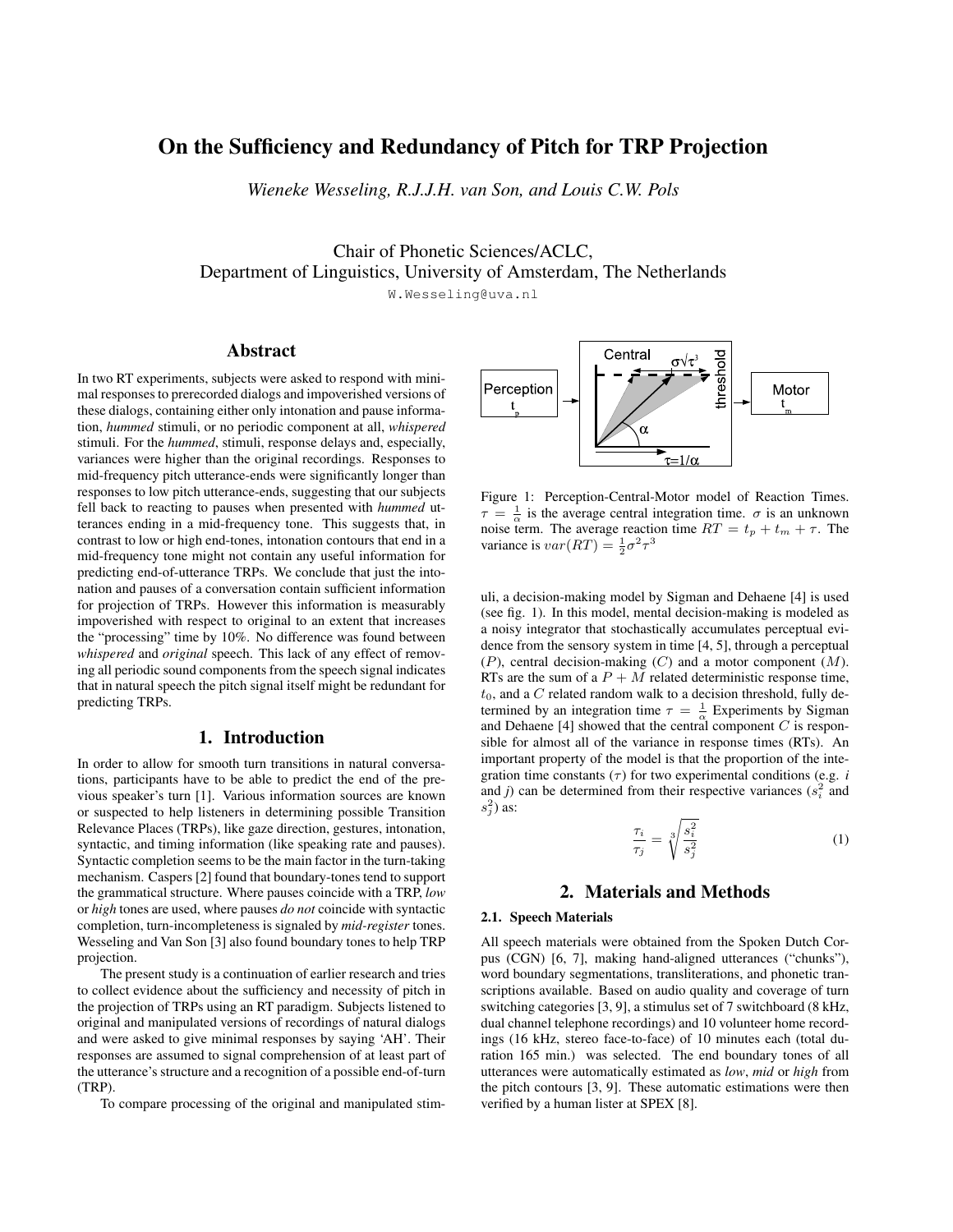

Figure 2: *Example response waveform and segmentation. Top: Mono waveform of the stimulus, Center: laryngograph signal of a single response, Bottom: Annotation tiers for the automatic segmentation of the response and the transliterated utterances of the two speakers. The response delay is the interval between the vertical lines.*

#### 2.2. Stimulus preparation and presentation

Stimulus selection and preparation was identical to [3, 9]. The 17 dialog recordings were each divided into two overlapping 6 minute stimuli, i.e. the first and last 6 minutes of each dialog. This is the *original* stimulus set (34 stimuli). Two new stimulus sets were constructed. First, a set of *hummed* stimuli was created by converting the *original* stimuli to pitch contours with Praat [10] and having them resynthesized as neutral-vowel speech [3, 9]. This *hummed* speech contains nothing but the intonation and pause structure of the *original* speech, i.e. no loudness or spectral information was present. Second, the *original* stimuli were resynthesized from an LPC analysis using white noise as the sound source. The LPC order was chosen as 8 poles for telephone speech and 16 poles for the home recordings. The amplitude was scaled to prevent clipping. These constitute *whispered* stimuli as they did not contain a periodic component. However, it must be remembered that both the *hummed* and *whispered* speech were artificial and sounded not like natural *humming* or *whispering*. The artificially *whispered* stimuli were still intelligible and did audibly contain non-periodic prosodic cues. All stimuli were upsampled to 16 kHz and 16 bit where necessary.

Stimuli were pseudo-randomized and balanced for presentation. Each of the 32 subjects (with one exception due to an error) heard a different subset and order of 4 *original* and 4 manipulated dialog fragments of 6 minutes duration in alternating order, start-

Table 1: *Distribution of Voiced and Early responses over stimulus types by end-tone categories.*

|            | end-tone          | low  | mid  | high | total |
|------------|-------------------|------|------|------|-------|
| Voiced     | Orig. (32)        | 5240 | 3652 | 3476 | 12368 |
| (subjects) | Hum. $(21)$       | 3926 | 3164 | 2663 | 9753  |
|            | Whisp. $(11)$     | 1435 | 1242 | 1070 | 3747  |
| Early      | Orig. (32)        | 2143 | 1488 | 1440 | 5071  |
| (subjects) | Hum. $(21)$       | 1630 | 1274 | 1125 | 4029  |
|            | Whisp. $(11)$     | 649  | 517  | 479  | 1645  |
|            | <b>Utterances</b> | 2430 | 2543 | 1697 | 6670  |



Figure 3: *Distribution of reaction-time delays with respect to corresponding utterance-ends. Top: Voiced responses, Mid: Early responses, Bottom: Difference between Voiced and Early responses. Bin size is 40ms. Early responses must start more than 40ms before the Voiced response. (# responses)*

ing with an *original* stimulus. These first 8 dialog fragments were all from different full dialogs. These were followed by two repeat stimuli (ignored in the current study), the dialog complements of the first two stimuli. The whole 10 stimulus session contained two 2 minute breaks and was preceded by two 2 minute practice items, a *full speech* and *hummed* or *whispered* fragment from a dialog that was not in the stimulus set.

#### 2.3. Response collection and processing

Stereo stimulus playback and response recording were done on a single laptop [3, 9]. The laryngograph (Laryngograph Ltd, Lx proc) responses were recorded at a 16 kHz sampling rate on one channel, with the fed-back (summed) mono version of the stimulus on the other channel for alignment purposes [3, 9]. 32 Naive, native Dutch subjects participated in the experiment. 21 Subjects heard the *original* and *hummed* stimuli and 11 subjects heard the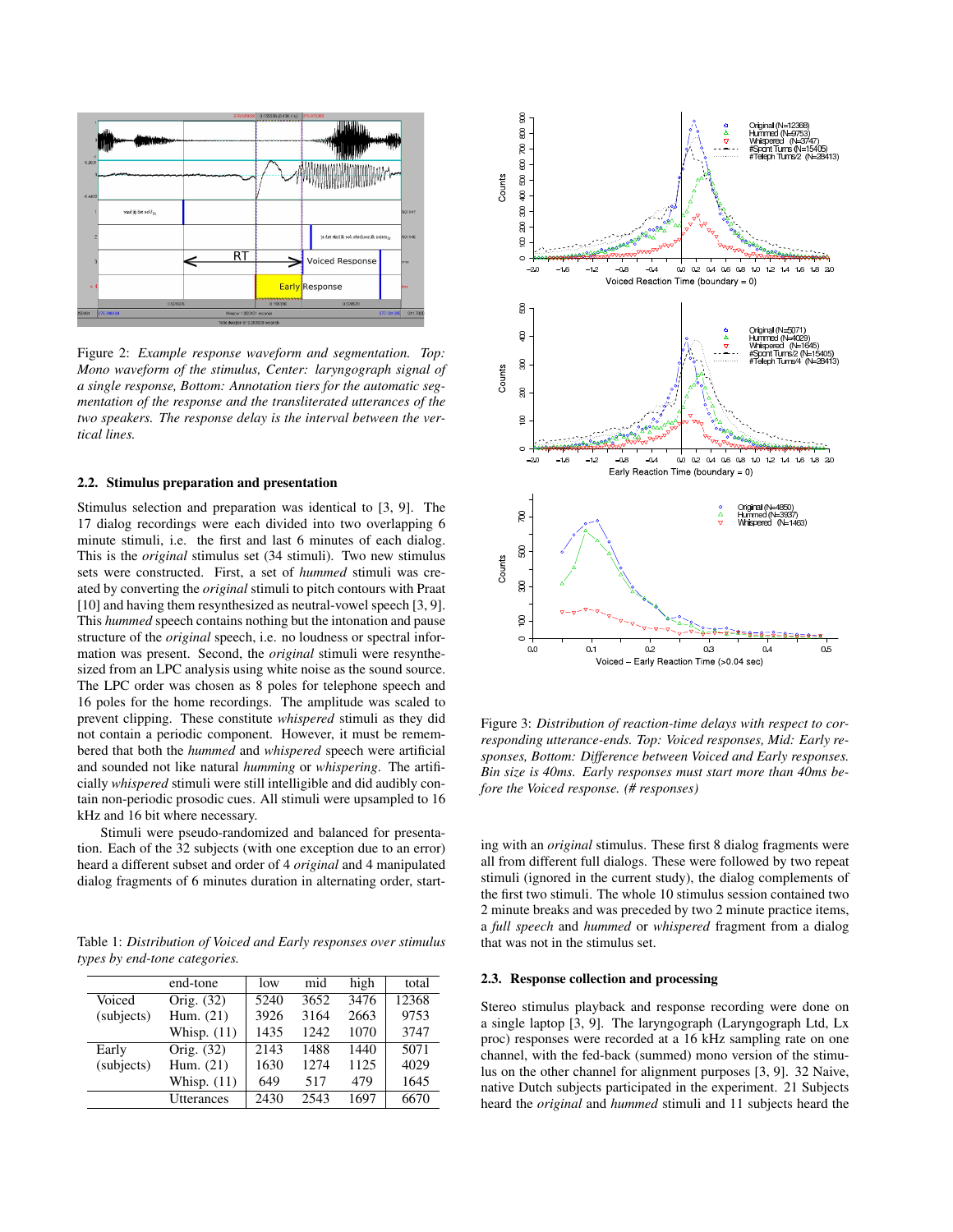

Figure 4: *Mean delays for three categories of boundary tones. See text for statistical results (# responses)*

*original* and *whispered* stimuli. Some subjects were paid, only one had some knowledge of the aims of the experiment. Subjects were explained what Minimal Responses were (in layman's terms if necessary) and asked to act like they participated in the conversation they would hear. The subjects were asked to respond with 'AH' if possible, as often as they could. After the practice stimuli, none of the subjects had any problems with the tasks and all responded rather "naturally" to the stimuli, even to the *hummed* speech.

Responses were automatically extracted and individually aligned with the original conversations using the re-recorded mono stimulus signal [10, 3, 9]. These are the *Voiced* responses (see fig. 2). About one third of all *Voiced* responses were preceded by a characteristic early larynchograph signal indicating muscle activity in the larynx. The start of this signal was automatically segmented and constitutes the *Early* response (see fig. 2). A minimum difference of 40ms was used to ensure reliable identification.

The RT delay was defined as the time between the start of the *Voiced* response and the closest utterance end (irrespective of the speaker) within a window of 2 seconds. The relevant utterance had to start at least 0.1 seconds before the start of the response. Furthermore, responses with a duration shorter than 15ms were discarded as spurious. For comparison, Turn Transfer delays in the Spontaneous and Telephone dialogs of the hand aligned part of the Spoken Dutch Corpus were determined, using the same criteria (see fig. 3). The distribution of responses with respect to the intonation boundary tones is given in table 1. At the current level of analysis, we did not distinguish between the prescribed 'AH' responses and other, more complex, responses [3, 9].

### 3. Results

In total, 25.6 hours of responses are used from 32 subjects, containing 25,868 responses that could be attributed to specific utterances in the dialogs (see table 1). In fig. 3, the distribution of response delays is compared to the natural turn start delays for home recordings and telephone speech in the CGN. The distribution of the *Early* responses and the delay differences between *Voiced* and *Early* responses is as expected from [4] (note the 40ms lower cutoff in latter).

The effect of stimulus type and end-tone on RT delays is clearly visible in fig. 4. In general, *hummed* stimuli induced longer



Figure 5: *Standard deviation of delays for the three boundary tones. See text for statistical results (# responses)*

RTs in all types of responses (*hummed* versus *original* by subject:  $p < 0.001$ , ANOVA). However, this stimulus effect was not significant for the *low* end-tone ( $p > 0.1$ , t-test) and limited to the *mid* and *high* end tones ( $p < 0.001$ , t-test). There was a difference for *Voiced* RTs between Whispered and Original stimuli when tested on pooled data ( $p < 0.01$ , t-test). However, this effect was not corroborated for any of the response types when subject was taken into account (*whispered* versus *original* by subject,  $p > 0.1$ , ANOVA). The RTs were different by endtone for the *hummed Voiced* and *Early* responses (end-tone for *hummed* by subject:  $p < 0.001$ , ANOVA) and the *Voiced* responses to the *original* stimuli (end-tone for *original* stimuli by subject  $p < 0.001$ , ANOVA) and maybe for the *Early* responses (id.,  $p < 0.02$ , ANOVA). In all these cases, the *mid* end-tone was different from both the *low* ( $p < 0.001$ , t-test) and the *high*  $(p < 0.01$ , t-test) end-tones. For the *whispered* stimuli, there might be an effect of end-tone on the RT difference (end-tone for *whispered* stimuli by subject,  $p < 0.02$ , ANOVA). No other effects of end-tone were found (id.,  $p > 0.1$ , ANOVA). So, the presence of a *mid* end-tone increased the RT in *hummed* and *original* stimuli with respect to the other end-tones. No such effect was found for *whispered* stimuli. Note that neither stimulus type nor end-tone had a statistically significant effect on the interval between *Voiced* and *Early* response.

Stimulus type had a strong effect on all response types for *hummed* versus *original* stimuli (stimulus type by subject, p < 0.001, ANOVA). No effect was found for *whispered* versus *original* stimuli (stimulus type,  $p > 0.1$ , ANOVA).

In all cases, there was a strong effect of subject identity which was expected (subject main effect,  $p < 0.001$ , ANOVA). There were interactions between stimulus type and end-tone for all responses pooled (stimulus:end-tone,  $p < 0.001$ , ANOVA) for *Voiced* responses and for *Early* responses (stimulus type:end-tone,  $p < 0.01$ , ANOVA) but not for RT differences (stimulus type:endtone,  $p > 0.1$ , ANOVA). There may be such an interaction for the *Voiced* responses to *hummed* with respect to the *original* stimuli (by subject,  $p < 0.02$ , ANOVA). No such interaction was found for the other responses nor for any responses to *whispered* stimuli (stimulus type:end-tone by subject,  $p > 0.1$ , ANOVA).

An important aspect of RT delays is their variance [4], (see fig. 4). The time intervals between the *Early* and *Voiced* responses are